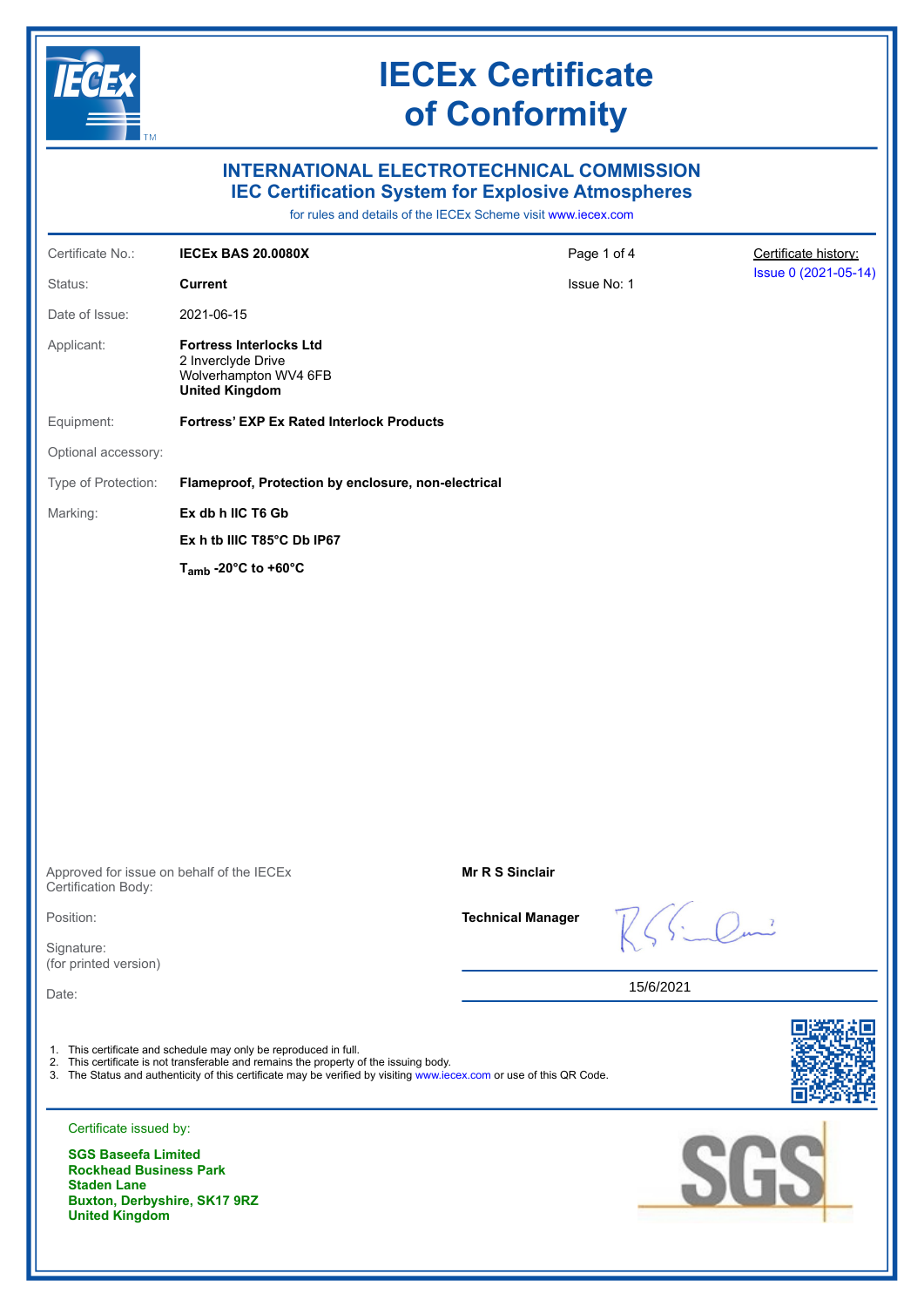|                                                                                                                                                                                                                                                                                                                                                                                                                                                                                                          | <b>IECEx Certificate</b><br>of Conformity                                                              |                                                                                                         |  |  |
|----------------------------------------------------------------------------------------------------------------------------------------------------------------------------------------------------------------------------------------------------------------------------------------------------------------------------------------------------------------------------------------------------------------------------------------------------------------------------------------------------------|--------------------------------------------------------------------------------------------------------|---------------------------------------------------------------------------------------------------------|--|--|
| Certificate No.:                                                                                                                                                                                                                                                                                                                                                                                                                                                                                         | <b>IECEX BAS 20.0080X</b>                                                                              | Page 2 of 4                                                                                             |  |  |
| Date of issue:                                                                                                                                                                                                                                                                                                                                                                                                                                                                                           | 2021-06-15                                                                                             | <b>Issue No: 1</b>                                                                                      |  |  |
| Manufacturer:                                                                                                                                                                                                                                                                                                                                                                                                                                                                                            | <b>Fortress Interlocks Ltd</b><br>2 Inverclyde Drive<br>Wolverhampton WV4 6FB<br><b>United Kingdom</b> |                                                                                                         |  |  |
| Additional<br>manufacturing<br>locations:                                                                                                                                                                                                                                                                                                                                                                                                                                                                |                                                                                                        |                                                                                                         |  |  |
| This certificate is issued as verification that a sample(s), representative of production, was assessed and tested and found to comply with the<br>IEC Standard list below and that the manufacturer's quality system, relating to the Ex products covered by this certificate, was assessed and<br>found to comply with the IECEx Quality system requirements. This certificate is granted subject to the conditions as set out in IECEx Scheme<br>Rules, IECEx 02 and Operational Documents as amended |                                                                                                        |                                                                                                         |  |  |
| <b>STANDARDS:</b><br>The equipment and any acceptable variations to it specified in the schedule of this certificate and the identified documents, was found<br>to comply with the following standards                                                                                                                                                                                                                                                                                                   |                                                                                                        |                                                                                                         |  |  |
| IEC 60079-0:2017<br>Edition: 7.0                                                                                                                                                                                                                                                                                                                                                                                                                                                                         | Explosive atmospheres - Part 0: Equipment - General requirements                                       |                                                                                                         |  |  |
| IEC 60079-1:2014-06 Explosive atmospheres - Part 1: Equipment protection by flameproof enclosures "d"<br>Edition: 7.0                                                                                                                                                                                                                                                                                                                                                                                    |                                                                                                        |                                                                                                         |  |  |
| IEC 60079-31:2013<br>Edition:2                                                                                                                                                                                                                                                                                                                                                                                                                                                                           |                                                                                                        | Explosive atmospheres - Part 31: Equipment dust ignition protection by enclosure "t"                    |  |  |
| ISO 80079-36:2016<br>Edition: 1.0                                                                                                                                                                                                                                                                                                                                                                                                                                                                        | requirements                                                                                           | Explosive atmospheres - Part 36: Non-electrical equipment for explosive atmospheres - Basic methods and |  |  |
| This Certificate does not indicate compliance with safety and performance requirements<br>other than those expressly included in the Standards listed above.                                                                                                                                                                                                                                                                                                                                             |                                                                                                        |                                                                                                         |  |  |
| <b>TEST &amp; ASSESSMENT REPORTS:</b><br>A sample(s) of the equipment listed has successfully met the examination and test requirements as recorded in:                                                                                                                                                                                                                                                                                                                                                  |                                                                                                        |                                                                                                         |  |  |
| Test Reports:                                                                                                                                                                                                                                                                                                                                                                                                                                                                                            |                                                                                                        |                                                                                                         |  |  |
| GB/BAS/ExTR20.0199/00                                                                                                                                                                                                                                                                                                                                                                                                                                                                                    |                                                                                                        | GB/BAS/ExTR20.0199/01                                                                                   |  |  |
| <b>Quality Assessment Report:</b>                                                                                                                                                                                                                                                                                                                                                                                                                                                                        |                                                                                                        |                                                                                                         |  |  |

[GB/BAS/QAR21.0006/00](https://www.iecex-certs.com/deliverables/REPORT/73577/view)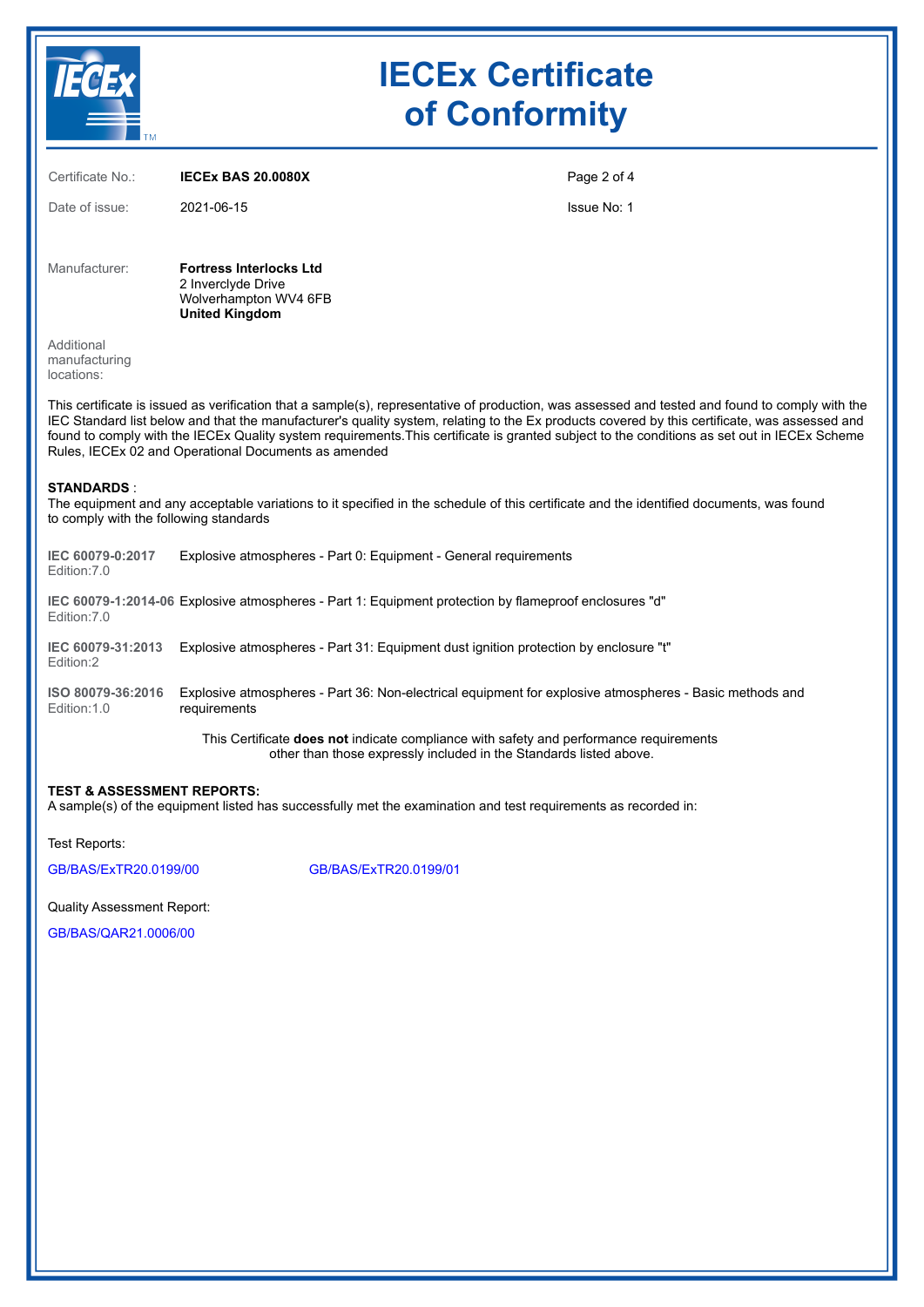

# **IECEx Certificate of Conformity**

Certificate No.: **IECEx BAS 20.0080X**

Date of issue: 2021-06-15

Page 3 of 4

Issue No: 1

### **EQUIPMENT:**

Equipment and systems covered by this Certificate are as follows:

Fortress' EXP Ex rated interlock products are a range of electromechanical Solenoid Controlled Guard Locking Devices and Interlocking Devices that can be used to add electronic locking control and monitoring to a variety of machine guarding and key interlocking applications for use in hazardous areas. All products will have the part number prefix 'EXP' and can be defined using the following part number structure;

Ex Rated Solenoid Controlled Guard Locking or Key Interlocking Devices;

Part Number; EXP z XL y x

Ex Rated Interlocking Switch Devices;

Part Number; EXP z XT w x

Where;

z = Mechanical modules from Fortress' Alfred product range or Frotress' amGardpro product range.

y = Switching and Solenoid information for Fortress Alfred Ex Rated Solenoid Module.

x = Optional mounting plate assembly.

w = Switching information for Fortress Alfred Ex Rated Safety Switch Module.

All product types listed above are rated at 24V DC and 350mA and contain either an Ex Rated Solenoid Module or Ex Rated Safety Switch Module housed within a stainless steel flameproof 'db' type enclosure.

The Fortress Ex Rated Solenoid Module comprises of a stainless steel enclosure and lid assembly. Internally the Solenoid Modules are fitted with a PCB, solenoid sub assembly, switchbank sub assembly and an actuator sub assembly which contains a plunger which forms a cylindrical joint with the enclosure body. The plunger interfaces with the head housing where keys or actuator assemblies are manually operated by the end user.

The Solenoid Modules may also be fitted with an optional Auxiliary release/override which forms a cylindrical joint with the enclosure lid, which is manually operated.

The Ex Rated Solenoid Module is available in one of the following variants;

- XL411 Power-to-Unlock, Safety-On-Guard-Locking
- XL416 Power-to-Unlock, Safety-On-Guard
- XL471 Power-to-Lock, Safety-On-Guard-Locking
- XL461 Power-to-Lock, Safety-On-Guard

The Fortress Ex Rated Safety Switch is also comprised of a stainless steel enclosure and lid. Internally the Safety Switch Module is fitted with a PCB, switchbank sub assembly and an actuator sub assembly which contains a plunger which forms a cylindrical joint with the enclosure body.

The Ex Rated Safety Switch Module is available in the following variant;

- XT401 – 2NC, 1NO Safety Switch

The lids for both the Ex Rated Solenoid and Safety Switch Modules are secured to the enclosure bodies using ten stainless steel button head Torx screws of grade A2-70.

An M20 cable entry hole is provided in the end of each enclosure body opposite to the plunger as specified on the certification drawings for the accommodation of suitable IECEx/ATEX/UKEX equipment certified cable entry device.

### **SPECIFIC CONDITIONS OF USE: YES as shown below:**

1. It is the responsibility of the installation engineer to ensure that a suitable IECEx equipment certified cable gland is installed in accordance with IEC 60079-14, which meets the IP rating of IP67, to ensure that this is maintained on the enclosure.

2. Flameproof joints are not intended to be repaired.

3. Replacement fasteners must be identical to those as detailed by the manufacturer. The specification of these are M8 x 14mm, property class A2-70 with a minimum yield strength of 700 MPa to ISO 3506, ISO 262, ISO 965-1 and ISO 965-3.

When used for a Group III application, the adhesive labels and non-metallic coatings may store electrostatic charge and become a source of ignition. Guidance on the protection against the risk of ignition due to electrostatic discharge can be found in IEC TS 60079-32-1. Cleaning of the adhesive labels and non-metallic coatings should only be done with a damp cloth.